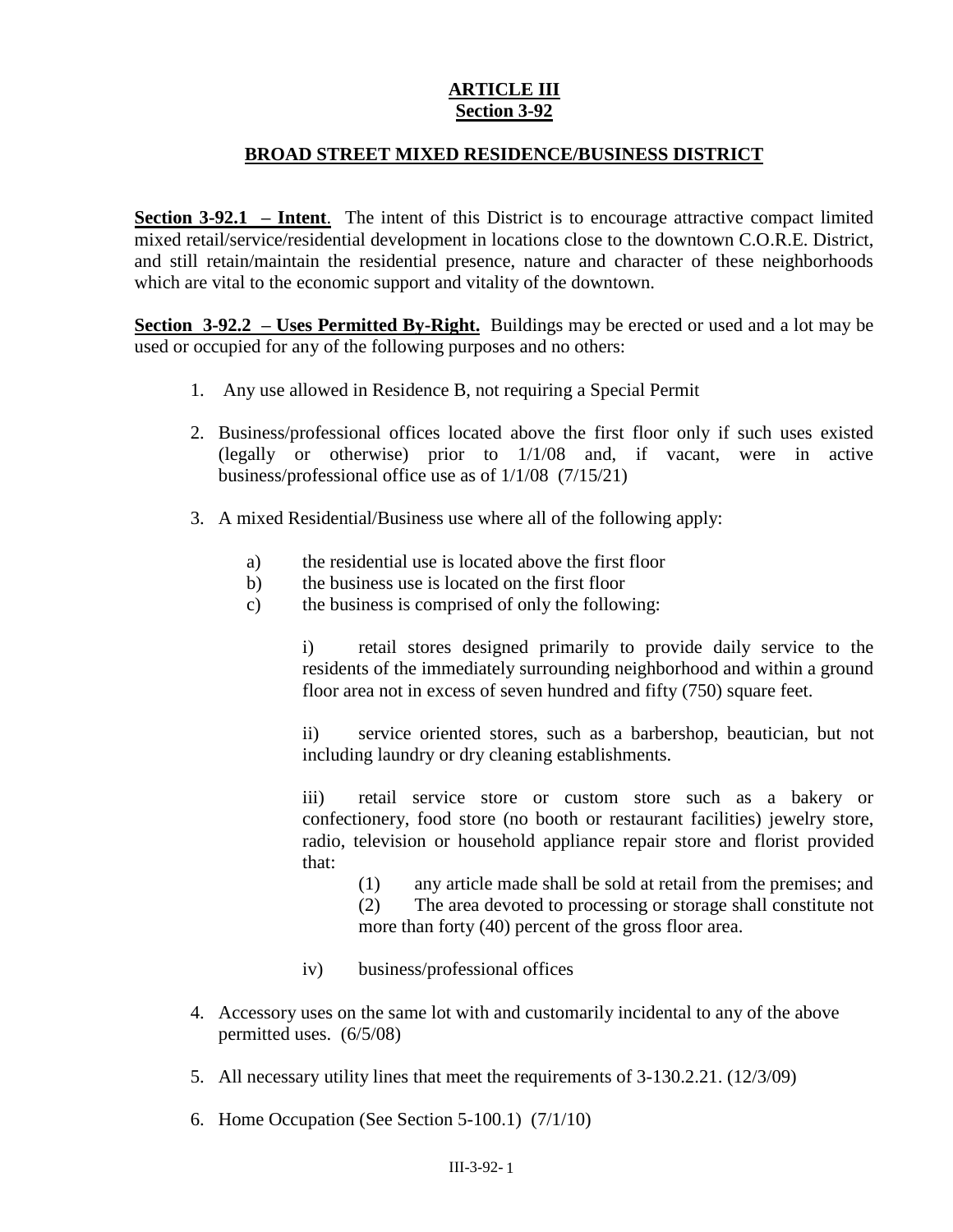## **Section 3-92.3 – Special Permit Uses.**

- 1. Conversion or expansion of an existing residential structure to not more than four (4) dwelling units per structure, provided said conversion or expansion retains or enhances the residential character and style of the structure and is consistent with the density, scale and character of the surrounding residential neighborhood. (Planning Board)
- 3. Funeral Establishments. (Planning Board)
- 4. Branch bank or similar financial institution (Planning Board)
- 5. Shared Elderly Housing (Planning Board)
- 6. Uses otherwise permitted by-right or by Special Permit in this district on lots that are in excess of 25,000 square feet where the Planning Board finds that such proposed use, and the structures and appurtenances located thereon, are of a type, size, scale, location character and design that is consistent with and complementary to the character of the neighborhood.
- 7. Any proposed use involving a building or buildings with a cumulative total floor area equal to or greater than 5,000 square feet. This requirement applies to both new uses and buildings, and to alterations/extension/expansions of existing uses and buildings whose cumulative total square footage meets or exceeds these thresholds. (Planning Board)
- 8. Any proposed use that will discharge a cumulative total of more than 25,000 gallons per day of waste into the city's sanitary sewer system, or any use categorized as a Significant Industrial User (SIU). This shall apply to both new uses and to any alteration, extension or expansion of an existing use which would result in a cumulative total of more than 25,000 gallons per day of waste being discharged into the city's sanitary sewer system, or any use categorized as a Significant Industrial User (SIU). (Planning Board)
- 9. Home Based Business (See Section 5-100.1) (07/01/10)
- 10. New construction for a use otherwise permitted under Section 3-91.2(3.)(c.) where said use will extend above the first floor and may, or may not, include residential uses. (Planning Board) (6/3/10)

**Section 3-92.4 – Area and Height Regulations.** Every building used exclusively as a dwelling shall comply with the area and yard regulations prescribed for Residence C Districts (See Article III, Sections  $3-70.5 - 3-70.8$ ). For buildings used in whole or in part for commercial purposes the following regulations shall apply:

- 1. Building and Lot Area.
	- $\bullet$  Minimum lot size fifteen thousand (15,000) square feet.
	- Maximum lot size twenty-five thousand  $(25,000)$  square feet
	- Minimum Frontage 100 feet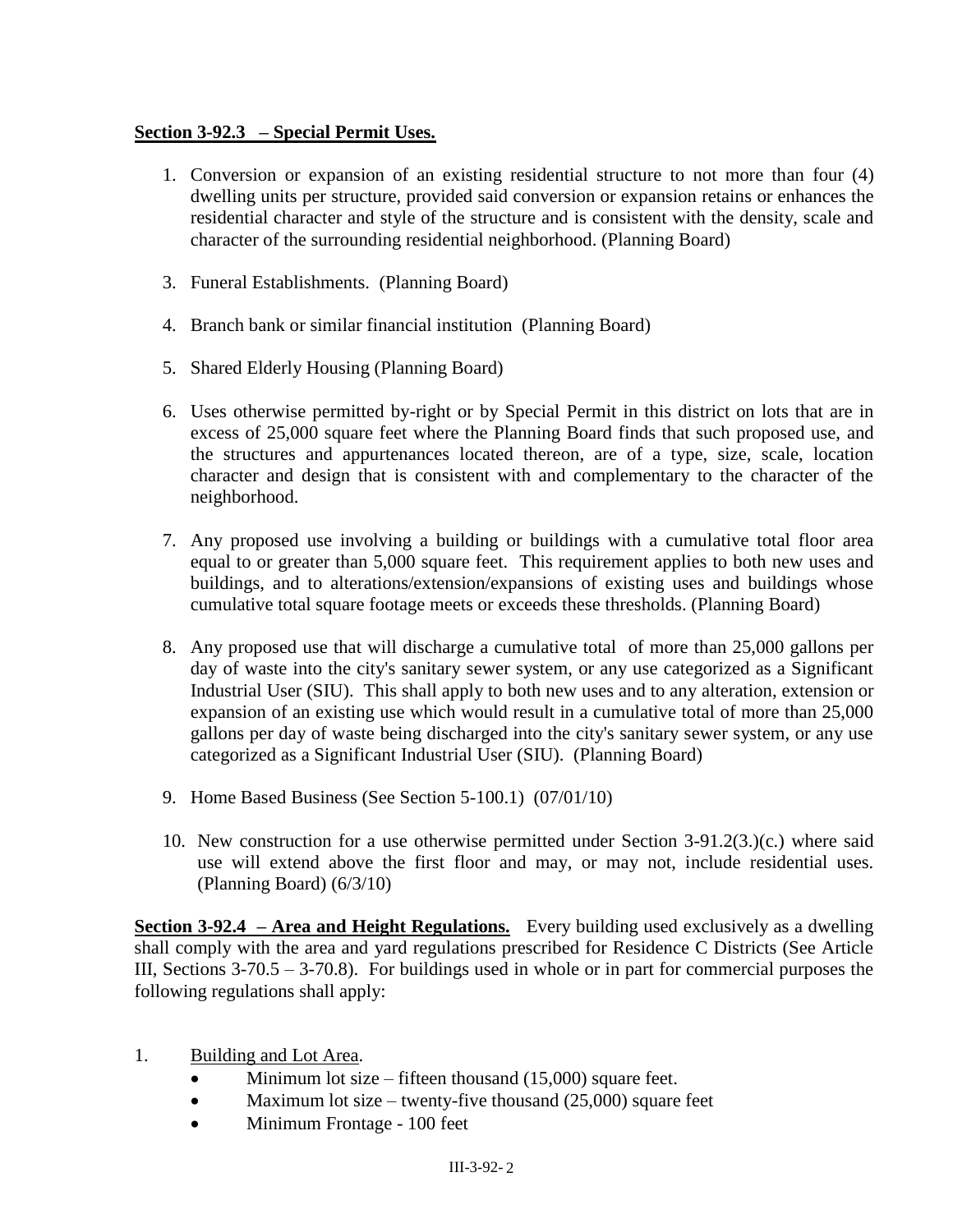- Maximum Area Coverage not more than twenty-five (25) percent may be occupied by buildings.
- Minimum Open Space forty (40) percent
	- Open Space shall be that portion of the lot that is not covered by buildings, structures, pavement, parking, driveways or walkways
	- The Planning Board may issue a Special Permit for a reduction in the minimum open space required where they specifically find that such reduction would result in a better project and still be consistent with and maintain the Intent of the District.
- 2. Front Yard. There shall be a setback on each street on which a lot abuts which shall be not less than thirty (30) feet and each lot will have a minimum frontage of one hundred (100) feet at the street line.
- 3. Side Yard. For every detached building or group of attached buildings, there shall be two (2) side yards, neither of which shall be less than fifteen (15) feet in width.
- 4. Rear Yard. There shall be a rear yard on each lot which shall be not less than twenty (20) feet in depth.
- 5. Heights.
	- Minimum Building Height two stories or thirty (30) feet
	- Maximum building Height two and a half  $(2 \frac{1}{2})$  stories or thirty-five (35) feet, Except that a school, college, library, municipal facility, Shared Elderly Housing, or barn may be erected to a height not to exceed three (3) stories or fifty (50) feet. For buildings or structures located within the designated Airport Landing Zone the maximum height will be whichever is the most restrictively regulated.

The Planning Board may issue a Special Permit permitting heights in excess of the maximum permitted where they specifically find that such height would result in a better project and still be consistent with and maintain the Intent of the District.

**Section 3-92.5 - Special Regulations.** In order to encourage sound and attractive mixed residential/business development which will maintain the residential character and integrity of the district, the following special requirements shall apply:

- 1. All new construction, additions or exterior alterations to a structure must maintain its residential character
- 2. Every use other than the parking lot shall be completely enclosed within a building.
- 3. Along each side or rear property line, which directly abuts another residential property in the city or residential districts in an adjoining municipality, a buffer planting strip not less than twenty (20) feet in width, as defined in Article II – Section 2-20.01 shall be provided. The Special Permit granting authority may waive this requirement if in its opinion a suitable substitute is provided.
- 4. No permanent storage of merchandise shall be permitted outside a building.